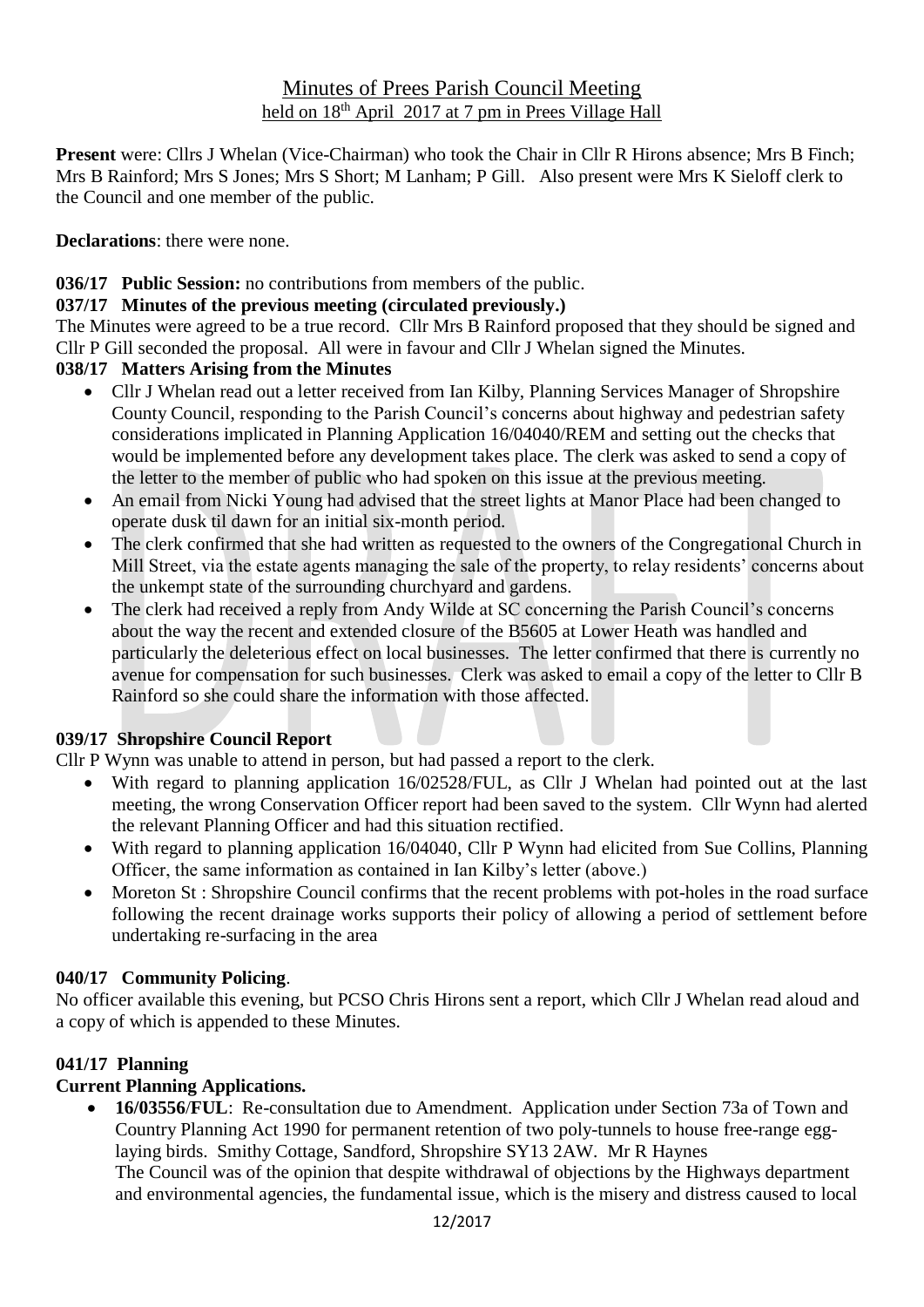residents, has not been addressed. The Council resolved that its continued objection should be registered. This was proposed by Cllr P Gill and seconded by Cllr Mrs B Rainford. All were in favour.

• **17/00667/FUL**: Informal re-consultation due to minor Amendment (reduction in number and design of openings.) Conversion of stable/garage block to form one residential unit to include insertion of doors/windows/roof-lights. Proposed barn conversion at Aychley Farm, Aychley, Market Drayton, Shropshire. Mr N Anderson.

The Council resolved to support the amended plans. This was proposed by Cllr M Lanham and seconded by Cllr Mrs S Short. All were in favour.

- **17/01649/OUT**: outline planning application for erection of one dwelling (all matters reserved). Land adjacent to Rose Cottage, Primrose Lane, Prees. Mr and Mrs A White. The Council was concerned that the proposed development is **not** within the accepted settlement boundaries, but is actually in open countryside. Cllr M Lanham proposed that the Council's objection be registered and Cllr Mrs B Finch seconded that. All were in favour.
- **17/01639/FUL** : Erection of single-storey rear extension and detached garage. Birch Glen, 71 Twemlows Avenue, Higher Heath SY13 2HD. Mr K Henderson. The Council could see no reason to object to this Application. Cllr R List proposed that its support should be registered and this was seconded by Cllr Mrs S Short. All were in favour.
- **17/01590/FUL** : Erection of an external store following demolition of existing unsafe structure. Shirley House, Whitchurch Road, Prees SY13 2DG. Mr and Mrs Ladd. The Council could see no reason to object to this Application. Cllr J Whelan proposed that support for it should be registered and this was seconded by Cllr P Gill. All were in favour.

Planning decisions received:

• **17/00660/FUL** : Erection of two-storey office, storage, workshop and garage following demolition of existing single-storey office, storage, workshop and garage. *Decision: grant permission.*

## **042/17 Parish Matters.**

- Moreton Street resurfacing works. This matter was dealt with in Cllr P Wynn's report.
- Prees Village Hall Committee: update from Cllr Mrs S Short. Cllr Short reported that the new Trustees Committee and new Management Committee were both in place, having taken over at the AGM at the end of March. Cllr Short will represent the Parish Council on the Trustees Committee and Cllr Mrs B Finch will continue in her role as Parish Council representative on the Management Committee.
- Higher Heath Pavilion: update. The Parish Council feels that it has exhausted all avenues for finding a viable use for the Pavilion and resolved to proceed with the demolition. This was proposed by Cllr M Lanham and seconded by Cllr P Gill. All were in favour. The clerk is to advise Hopwoods the builders who will do the work.
- Changes to waste collection arrangements in School Lane, Lower Heath. Cllr Mrs S Short reported that she has been advised that Veolia's new larger vehicles will apparently not be able to negotiate the further reaches of School Lane, but will only be able to serve the first three properties in the lane. Cllr Short has been in conversation with the Operations Manager of Veolia, who has assured her that some acceptable solution can be found. She awaits further developments.

#### **043/17 Parish Council Matters**

**Local elections 2017.** There are uncontested elections in the three wards and the following councillors have been re-elected unopposed: Cllr Mrs S Short; Cllr Mrs S Smith; Cllr Mrs B Rainford; Cllr Mrs B Finch; Cllr R Hirons; Cllr J Whelan; Cllr M Lanham; Cllr R List; Cllr J Allen. Mrs Diana Foster will also become a Parish Councillor for Prees, when, along with all the other councillors, she signs the declaration of acceptance of office at the Annual Parish Council Meeting in May. Cllr J Whelan spoke on behalf of the whole Parish Council when he extended grateful thanks